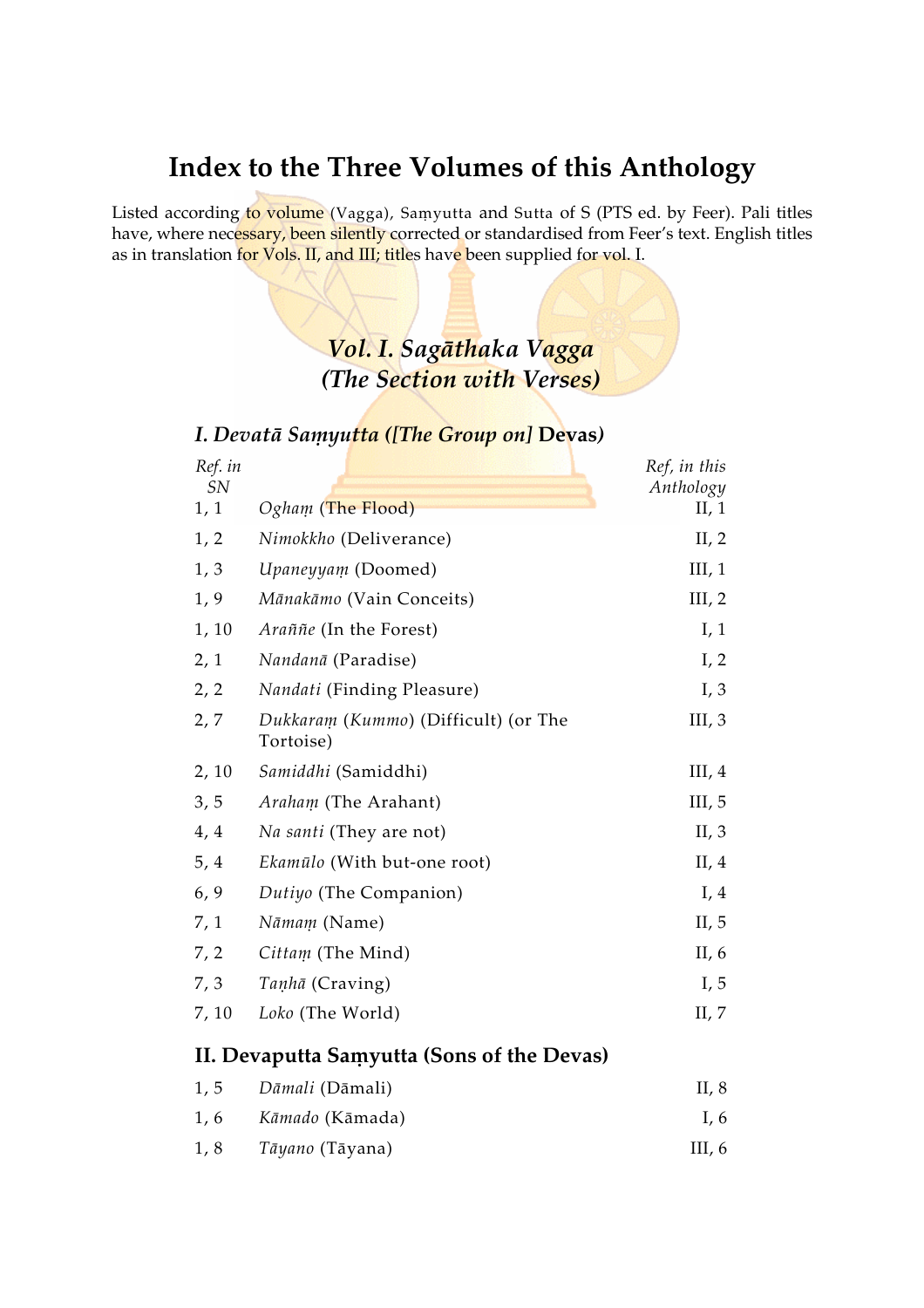| 2, 8 | Kakudho (Kakudha)                         | II, $9$  |
|------|-------------------------------------------|----------|
| 3, 5 | <i>Jantu</i> (Jantu)                      | III, 7   |
| 3, 6 | Rohitasso (Rohitassa)                     | II, 10   |
|      | III. Kosala Samyutta (In Kosala)          |          |
| 1, 4 | Piyo (The Loved One)                      | I, 7     |
| 1, 8 | Mallikā (Mallikā)                         | III, $8$ |
| 2, 3 | Doņapāka (A Heavy Meal)                   | III, 9   |
| 3, 5 | Pabbatūpamā (The Parable of the Mountain) | I, 8     |
|      | IV. Māra Samyutta (Māra)                  |          |
| 2, 9 | Kassaka (The Ploughman)                   | II, 11   |
| 3, 1 | Sambahulā (Very Many)                     | I, 9     |
|      | V. Bhikkhunī Samyutta (About Nuns)        |          |
| 8    | Sīsupacālā (Sister Sīsupacālā)            | I, $10$  |
| 9    | Selā (Sister Selā)                        | II, 12   |
| 10   | Vajirā (Sister Vajirā)                    | I, 11    |
|      | VI. Brahmā Saṃyutta (About Brahmas)       |          |
| 2,4  | Aruņavatī (Aruņavatī) (verse)             | I, $12$  |
|      | VII. Brāhmaņa Samyutta (Brahmins)         |          |
| 1, 1 | Dhanañjānī (The Brahmin Lady Dhanañjānī)  | III, 10  |
| 1, 2 | Akkoso (Abuse)                            | III, 11  |
| 2, 2 | Udayo (Udaya) (verse)                     | I, 13    |
|      | 2, 11 Sangāravo (Sangārava)               | III, 12  |
|      | X. Yakkha Samyutta (About Yakkhas)        |          |
| 3    | Sūcilomo (Sūciloma)                       | II, 13   |
|      | XI. Sakka Samyutta (About Sakka [Indra])  |          |
| 2, 1 | Deva (Yatapadāni) (Rules of Conduct)      | I, 14    |
| 2, 9 | Sakka-namassanam (Sakka's Adoration)      | I, 15    |
|      | Vol. II. Nidāna Vagga                     |          |
|      | (The Section on Causation)                |          |
|      |                                           |          |

# XII. Nidāna Saṃyutta (Causation)

| Desanā (Teaching) | I, 16 |
|-------------------|-------|
|                   |       |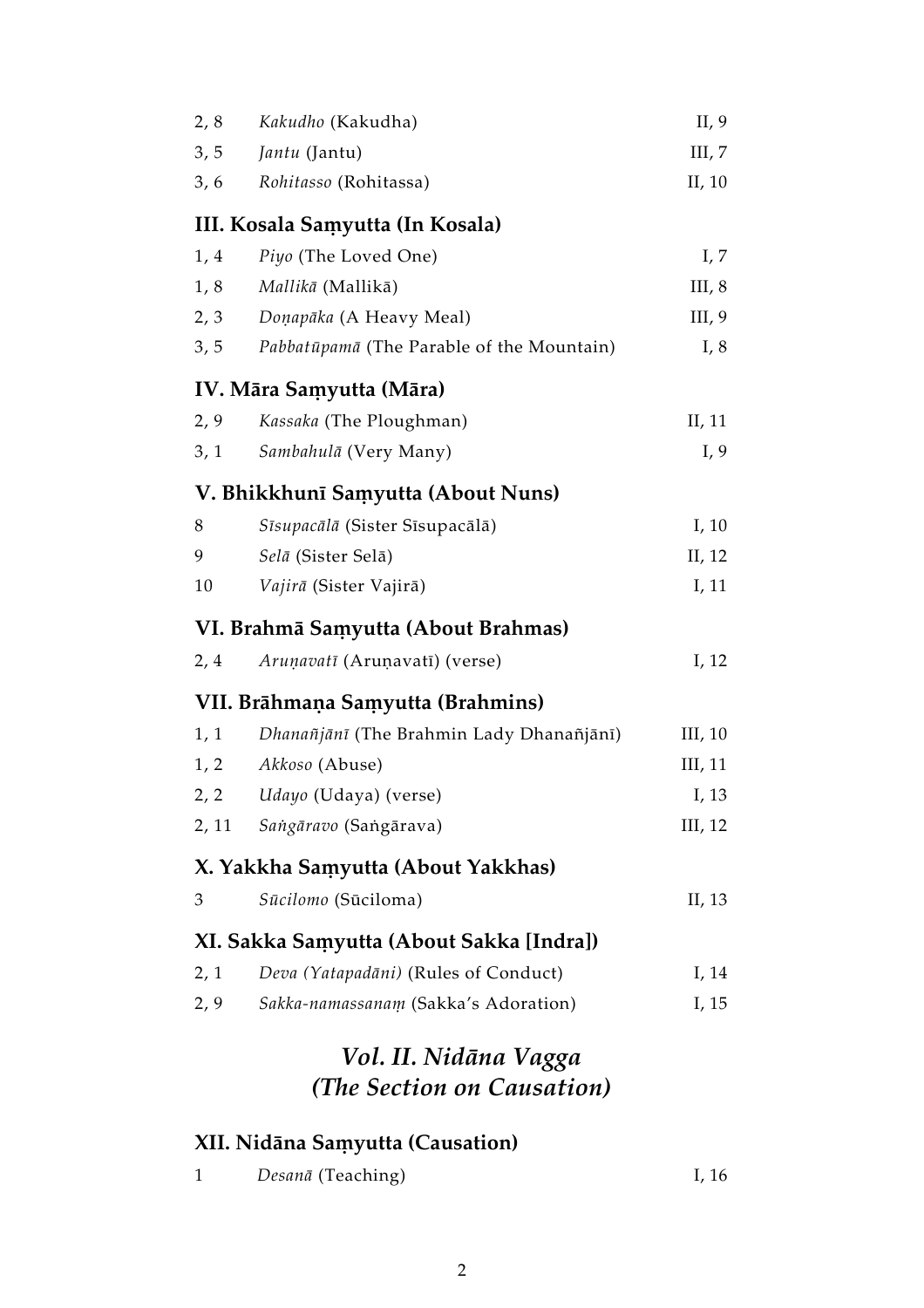| $\overline{2}$ | Vibhangam (Analysis)                                                                    | I, $17$   |
|----------------|-----------------------------------------------------------------------------------------|-----------|
| 10             | Mahā Sakyamuni Gotamo (Gotama, Great<br>Sage of the Sakyas)                             | III, $13$ |
| 11             | Phagguno (Phagguna)                                                                     | II, 14    |
| 15             | Kaccāyanagotto (Kaccāyana)                                                              | III, 14   |
| 16             | Dhammakathiko (The Teacher of Dhamma)                                                   | III, 15   |
| 17             | Acela (Naked Kassapa) (part)                                                            | III, 16   |
| 20             | Paccayo (Dependent Arising)                                                             | I, $18$   |
| 22             | Dasabalā (2) (From the 'Ten Powers' Sutta)                                              | III, 17   |
| 23             | Upanisā (From the Upanisā Sutta) (part)                                                 | III, 18   |
| 23             | Upanisā (From the Upanisā Sutta) (part)                                                 | I, 19     |
| 25             | Bhūmijo (Bhūmija)                                                                       | II, 15    |
| 34             | Nāņassa vatthūni (Sources of Knowledge)                                                 | I, $20$   |
| 38             | Cetanā (1) (Volition)                                                                   | III, 19   |
| 60             | Nidānam (Ānanda's Mistake)                                                              | III, $20$ |
| 61             | Assutavato (Uninstructed)                                                               | I, 21     |
| 65             | Nagaram (The City)                                                                      | I, $22$   |
|                | XIII. Abhisamaya Samyutta (Understanding)                                               |           |
| 1              | Nakhasikhā (The Tip of the Nail)                                                        | I, $23$   |
|                | XIV. Dhātu Samyutta (Elements)                                                          |           |
| 14             | Hīnādhimutti (Inferior Dispositions)                                                    | I, $24$   |
| 16             | Sagātham (With Verses)                                                                  | I, 25     |
| Beginning)     | XV. Anamatagga Samyutta (The Incalculable                                               |           |
| 9              | Dando (The Stick)                                                                       | I, $26$   |
| 14-19          | Mātā-pitā-bhātā-bhagini-putto-dhātā (Mother,<br>Father, Brother, Sister, Son, Daughter) | I, 27     |
|                | XVI. Kassapa Samyutta (About Kassapa)                                                   |           |
| $\mathbf{1}$   | Santuțțham (Contentment)                                                                | III, 21   |
| 2              | Anottāpi (Carelessness)                                                                 | III, $22$ |
| 11             | Cīvaram (The Robe) (extract)                                                            | I, $23$   |
| 13             | Saddhammapatirūpakaram (False Dhamma)                                                   | III, $23$ |
|                | XVII. Lābhasakkāra Saṃyutta (Gains and Favours)                                         |           |

| Dāruņo (Disastrous) | I, 29 |
|---------------------|-------|
|                     |       |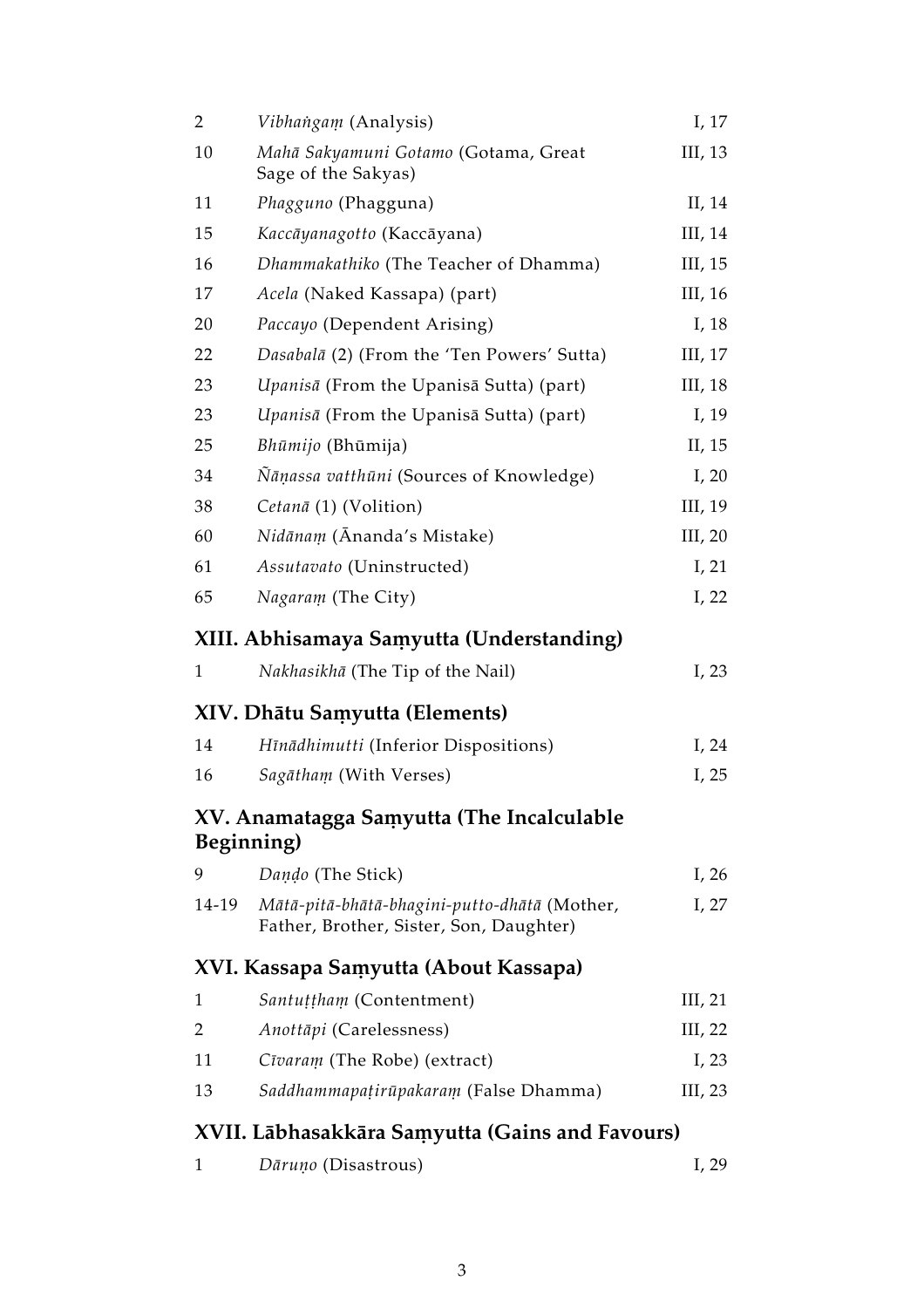| 5 | Piļhikā (Miļhakā?) (The Dung-Beetle) | III, 24 |
|---|--------------------------------------|---------|
|   | XX. Opamma Samyutta (On Parables)    |         |
| 1 | Kūtam (The Roof-Peak)                | I, 30   |
| 3 | <i>Kulāni</i> (Families)             | I, 31   |
|   | <i>Ani</i> (The Drum-Peg)            | I, 32   |
|   | XXI. Bhikkhu Samyutta (About Monks)  |         |
| 2 | Upatisso (Upatissa, i.e., Sāriputta) | I, 33   |
| 8 | Nando (Nanda)                        | III, 25 |

# Vol. III. Khandha Vagga (The Section on the Aggregates)

### XXII. Khandha Saṃyutta (The Aggregates)

| $\mathbf{1}$ | Nakulapitā (Nakulapitā)                                  | II, 16    |
|--------------|----------------------------------------------------------|-----------|
| 5            | Samādhi (Samādhi)                                        | I, 34     |
| 7            | Upādāparitassanā (Grasping and Worry)                    | III, 26   |
| 15           | Yad aniccam (I) (What is Impermanent)                    | I, 35     |
| 18           | Hetu (1) (The Cause)                                     | $I, -, 6$ |
| 22           | Bhāram (The Burden)                                      | III, 27   |
| 23           | Pariññā (Full Understanding)                             | I, 37     |
| 26           | Assādo (Satisfaction)                                    | I, 38     |
| 33           | Na tumhākam (Not Yours)                                  | I, 39     |
| 43           | Attadīpā (Islands unto Yourselves)                       | III, $28$ |
| 47           | Samanupassanā (Ways of Regarding)                        | III, 29   |
| 49           | Sono (Sona) (or Conceit)                                 | III, 30   |
| 53           | Upāyo (Approaching)                                      | II, 17    |
| 57           | Sattațțhānam (The Seven Points)                          | II, 18    |
| 58           | Sambuddho (Fully Enlightened)                            | I, $40$   |
| 63           | Upādiyamāno (Clinging)                                   | III, 31   |
| 71           | Rādho (Rādha)                                            | I, 41     |
| 76           | Arahanto (1) (Arahants)                                  | I, 42     |
| 79           | Khajjani (Being Consumed)                                | I, $43$   |
| 80           | Pindolyam (Going Begging) (part) (A Stern<br>Admonition) | III, 32   |
| 82           | Punnamā (Full Moon)                                      | II, 19    |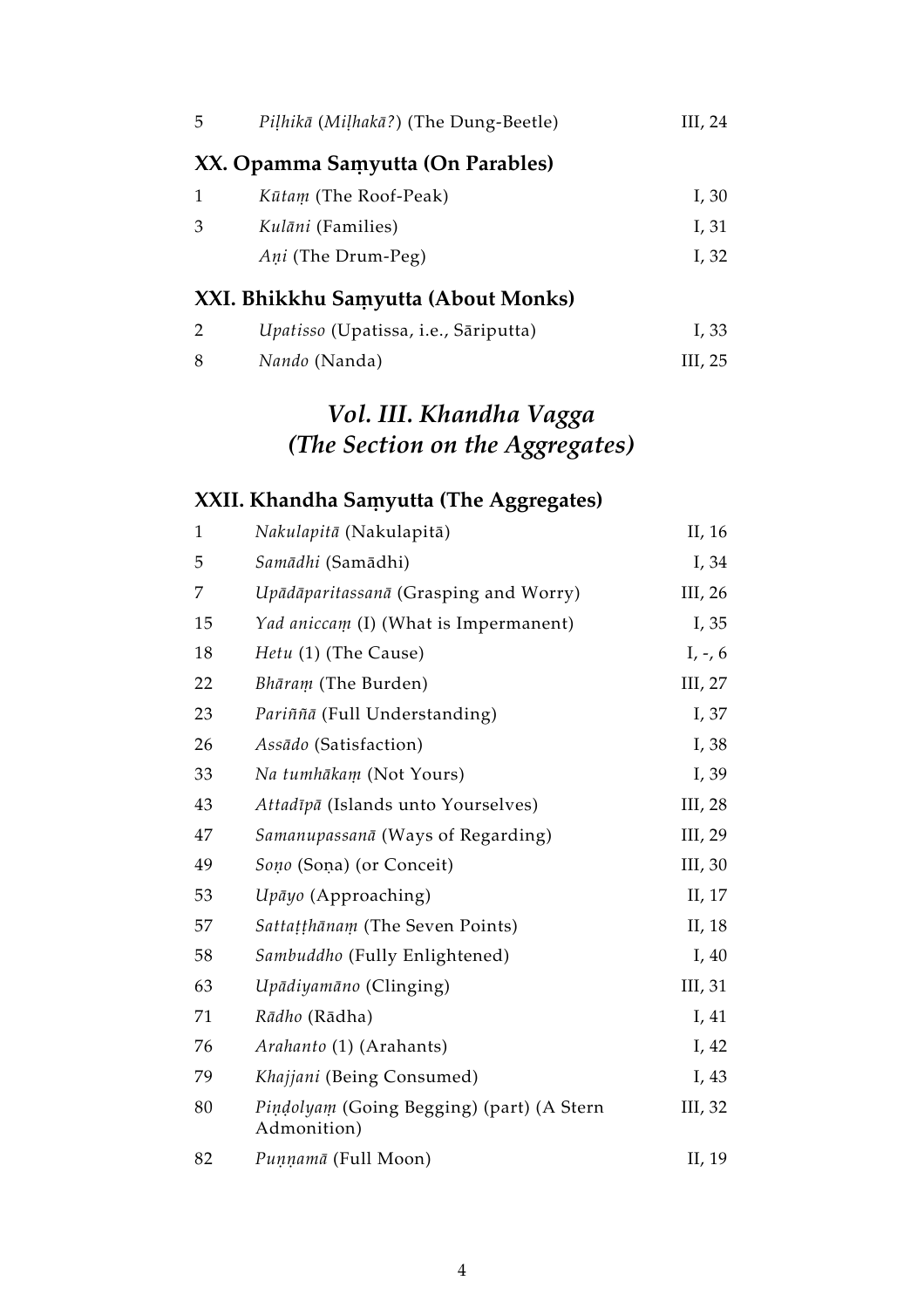| 84  | Tisso (Tissa the Waverer) (part)                    | III, 33 |
|-----|-----------------------------------------------------|---------|
| 86  | Anurādho (Anurādha is Caught Out)                   | III, 34 |
| 87  | Vakkali (Vakkali) (part) (Seeing the<br>Dhamma)     | III, 35 |
| 89  | Khemo (Khemaka) (part)                              | III, 36 |
| 94  | Puppham (Vaddham) (The Flower) (or<br>Growth)       | I, 44   |
| 95  | <i>Phenam</i> (Froth)                               | I, $45$ |
| 100 | Gaddulo (2) (The Leash)                             | I, 46   |
| 101 | Vāsijātam (Nāvā) (The Adze-Handle) (or The<br>Ship) | I, $47$ |
| 102 | Aniccatā (Saññā) (Impermanence)                     | I, 48   |
| 109 | Sotāpanno (The Stream-Winner)                       | III, 37 |
| 110 | <i>Araham</i> (The Arahant)                         | III, 38 |
|     |                                                     |         |

### XXIII. Rādha Samyutta (About Radha)

|  |  | Satto (A Being) | I, $49$ |
|--|--|-----------------|---------|
|--|--|-----------------|---------|

### XXVII. Kilesa Samyutta (The Defilements)

| I, 50 |
|-------|
|       |

## Vol. IV. Saļāyatana Vagga (The Section on the Sixfold Sense-Base)

### XXXV. Saļāyatana Saṃyutta (The Sixfold Sense-Base)

| 23  | Sabbam (The All)                                        | I, $51$   |
|-----|---------------------------------------------------------|-----------|
| 53  | Avijjā (Ignorance)                                      | I, 52     |
| 60  | Pariñña (Full Understanding)                            | I, 53     |
| 63  | Migajālena (Migajāla) (or Dwelling Alone)               | III, 39   |
| 69  | Upaseno (Upasena)                                       | II, $20$  |
|     | Chaphassāyatanikā (The Six Bases of<br>Contact)         | I, 54     |
| 84  | Palokam (Of a Nature to Dissolve)                       | I, 55     |
| 88  | Punno (Punna)                                           | I, $56$   |
| 93  | Dvayam $(2)$ (Dyad)                                     | II, $21$  |
| 95  | Sangayha (2) (Including) (The Sixfold Sense-<br>Sphere) | III, $40$ |
| 120 | Sāriputto (Sāriputta)                                   | III, $41$ |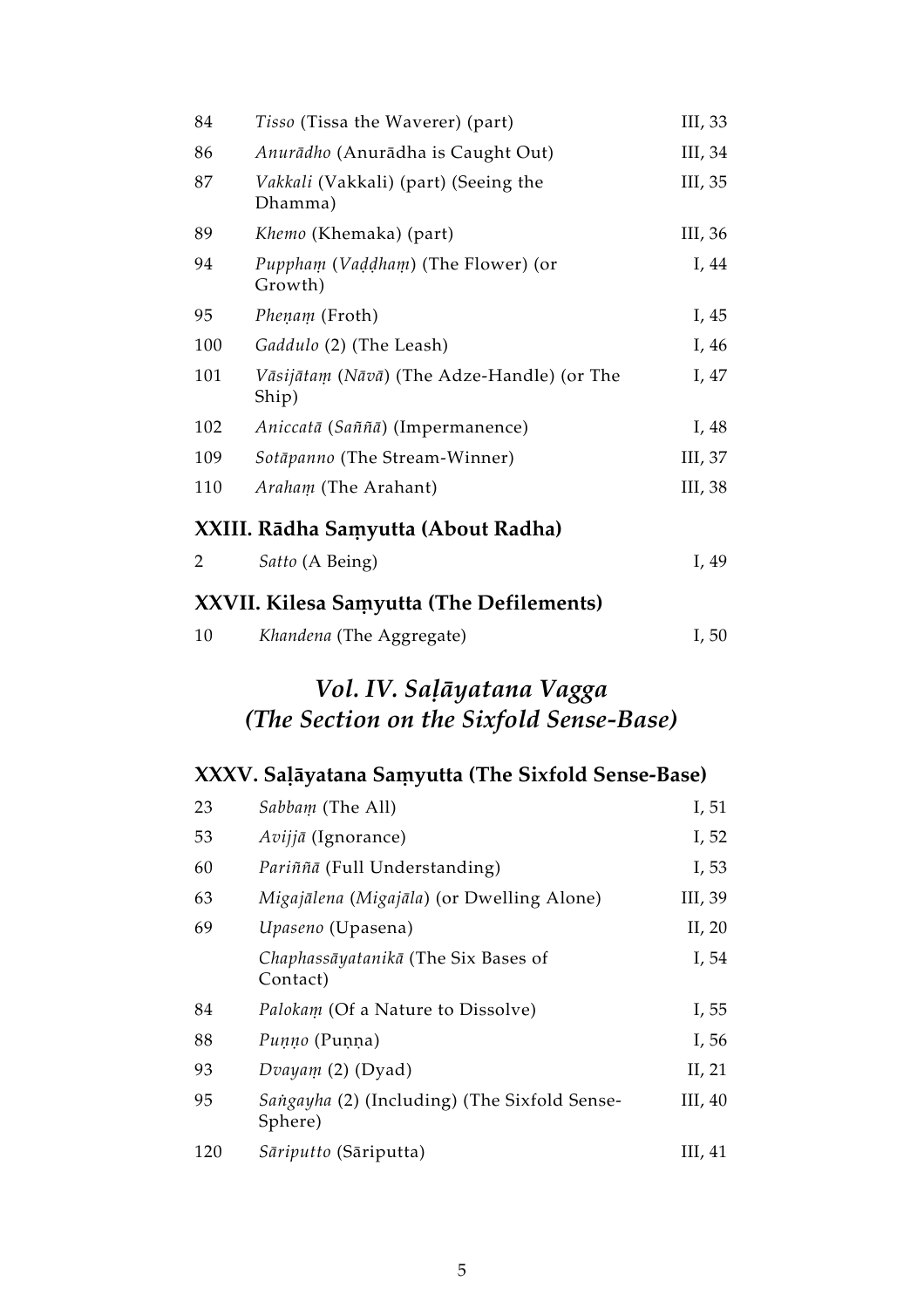| 127          | Bhāradvājo (Bhāradvāja Instructs a King)                  | III, $42$ |
|--------------|-----------------------------------------------------------|-----------|
| 132          | Lohicco (Lohicca)                                         | III, 43   |
| 133          | Verahaccāni (Verahaccāni) (or How to<br>Listen to Dhamma) | III, 44   |
| 135          | Sangayha (Including) (The Sixfold Sense-<br>Sphere)       | I, 57     |
| 136          | Agayha (Not-Including)                                    | II, $22$  |
| 145          | Kammam (Kamma)                                            | III, 45   |
| 152          | Atthi nu kho pariyāyo (Is There a Criterion?)             | III, 46   |
| 187          | Samuddo (1) (The Ocean) (1)                               | III, 47   |
| 188          | Samuddo (2) (The Ocean) (2)                               | I, $58$   |
| 191          | Koțțhiko (Koțțhika)                                       | III, 48   |
| 197          | Asīviso (The Snake)                                       | I, 59     |
| 200          | Dārukkhandho (1) (The Log of Wood)                        | I, $60$   |
| 203          | Dukkhadhamma (Things Productive of<br>Suffering)          | III, 49   |
| 204          | Kimsuka (The 'What's It' Tree) (Kimsuka)                  | III, $50$ |
| 205          | (The Ox) (from $V\bar{\iota}n\bar{a}$ ) (The Lute) (part) | III, $51$ |
| 205          | Vīnā (The Lute) (part)                                    | I, $61$   |
| 206          | Chapāņa (The Six Animals)                                 | III, 52   |
|              | XXXV1. Vedanā Samyutta (-Feeling)                         |           |
| 4            | Pātālo (The Bottomless Abyss)                             | I,62      |
|              | XXXVIII. Jambukhādaka Saṃyutta (Jambukhādaka)             |           |
| $\mathbf{1}$ | Nibbānam (Nibbāna)                                        | I, $63$   |
|              | XL. Moggallāna Samyutta (Moggallāna)                      |           |
| 9            | Animitto (The Signless)                                   | III, 53   |
|              | XLI. Citta Samyutta (About the Householder Cltta)         |           |
| 3            | Isidatto (2) (Isidatta)                                   | II, 23    |
| 10           | Gilānadassanam (Seeing the Sick)                          | III, 54   |
|              | XLII. Gāmani Saṃyutta (About Village Headmen)             |           |
| 7            | Desanā (Teaching)                                         | III, 55   |
| 11           | Bhadragako (Bhadragaka)                                   | II, 24    |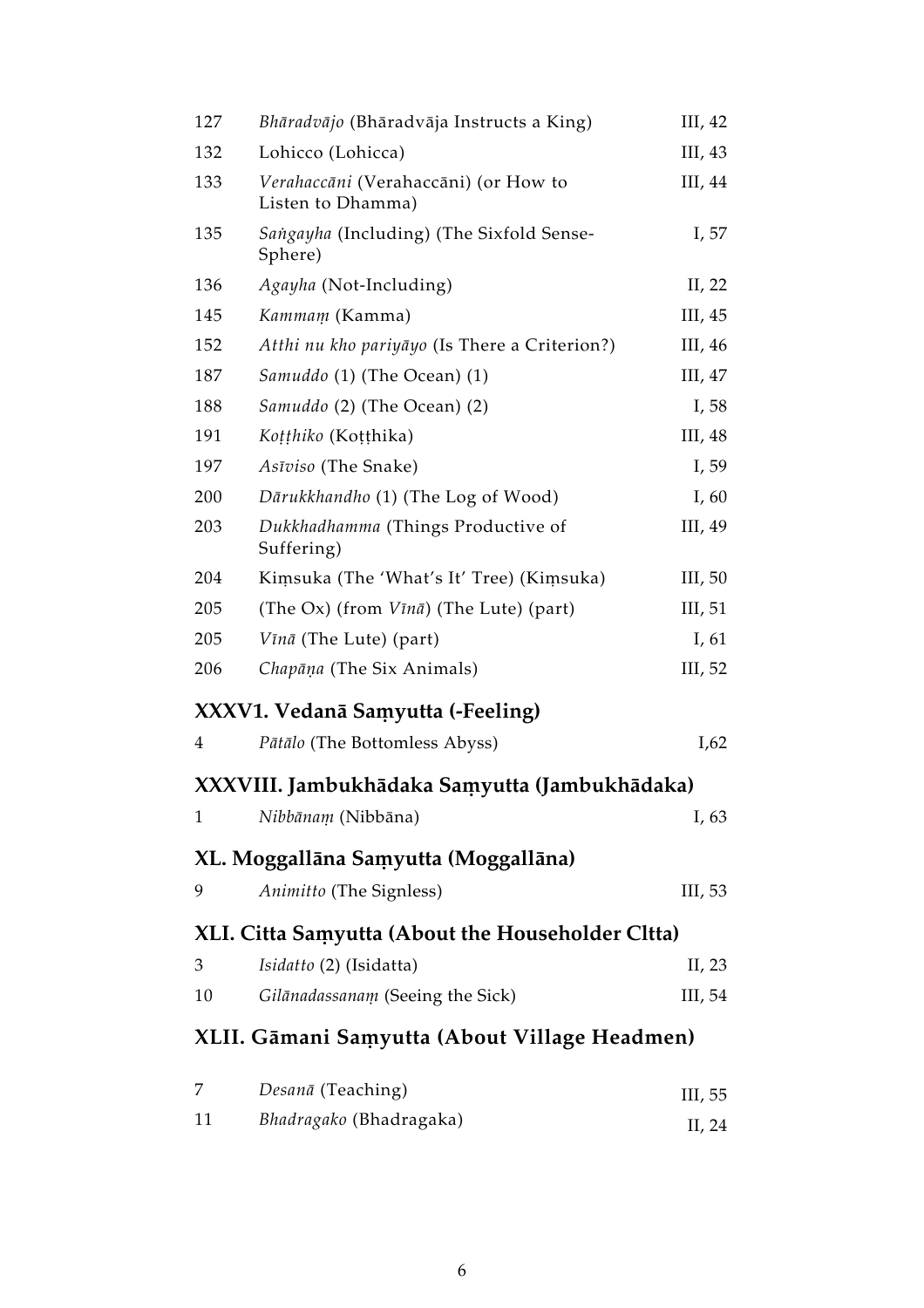### Vol. V. Mahá-Vagga (The Great Section)

#### XLV. Magga Samyutta (The Path)

| 2              | Upaddham (The Half)              | I, 64     |
|----------------|----------------------------------|-----------|
| $\overline{4}$ | <i>Brāhmano</i> (The Brahmin)    | I, $65$   |
| S              | Vibhango (Analysis)              | I, 66     |
| 159            | <i>Agantuka</i> (For All Comers) | III, $56$ |
| 165            | Dukkhatā (Suffering)             | III, 57   |

#### XLVI. Bojjhanga Samyutta (The Factors of Enlightenment)

| 3  | <i>Sīlam</i> (Moral Virtue)                   | I. <sub>67</sub> |
|----|-----------------------------------------------|------------------|
| 53 | <i>Aggi</i> (Fire) (or Right and Wrong Times) | III, 58          |
| 34 | <i>Mettam</i> (The Brahma-Vihāras)            | III, 59          |
| SS | Sangāravo (Sangārava) (or The Hindrances)     | III, $60$        |

### XLVII. Satipațțhāna Samyutta (Mindfulness)

| 6  | Sakuņagghi (The She-Falcon)                               | II, 25    |
|----|-----------------------------------------------------------|-----------|
| 10 | Bhikkhunīvāsako (Mindfulness) (from The<br>Nuns' Lodging) | III, $61$ |
| 18 | <i>Brahmā</i> (Brahmā)                                    | I, $68$   |
| 19 | Sedakam (Sedaka)                                          | II, $26$  |
| 20 | <i>Janapadam</i> (The Province)                           | II, $27$  |
| 35 | <i>Sato</i> (Mindful)                                     | I, 69     |
| 37 | Chando (Desire)                                           | I, 70     |
| 46 | <i>Pātimokkham</i> (Obligation)                           | III, $62$ |

### XLVIII. Indriya Samyutta (The Faculties)

| 9   | Vibhango (2) (Analysis)                | I. 71   |
|-----|----------------------------------------|---------|
| 42  | Unnābho Brāhmano (The Brahmin Unnābha) | III, 63 |
| -54 | <i>Pade</i> (In the Foot)              | III, 64 |

### LII. Anuruddha Samyutta (Anuruddha)

| <i>Sabbam</i> (The All) | I, 72 |
|-------------------------|-------|
|                         |       |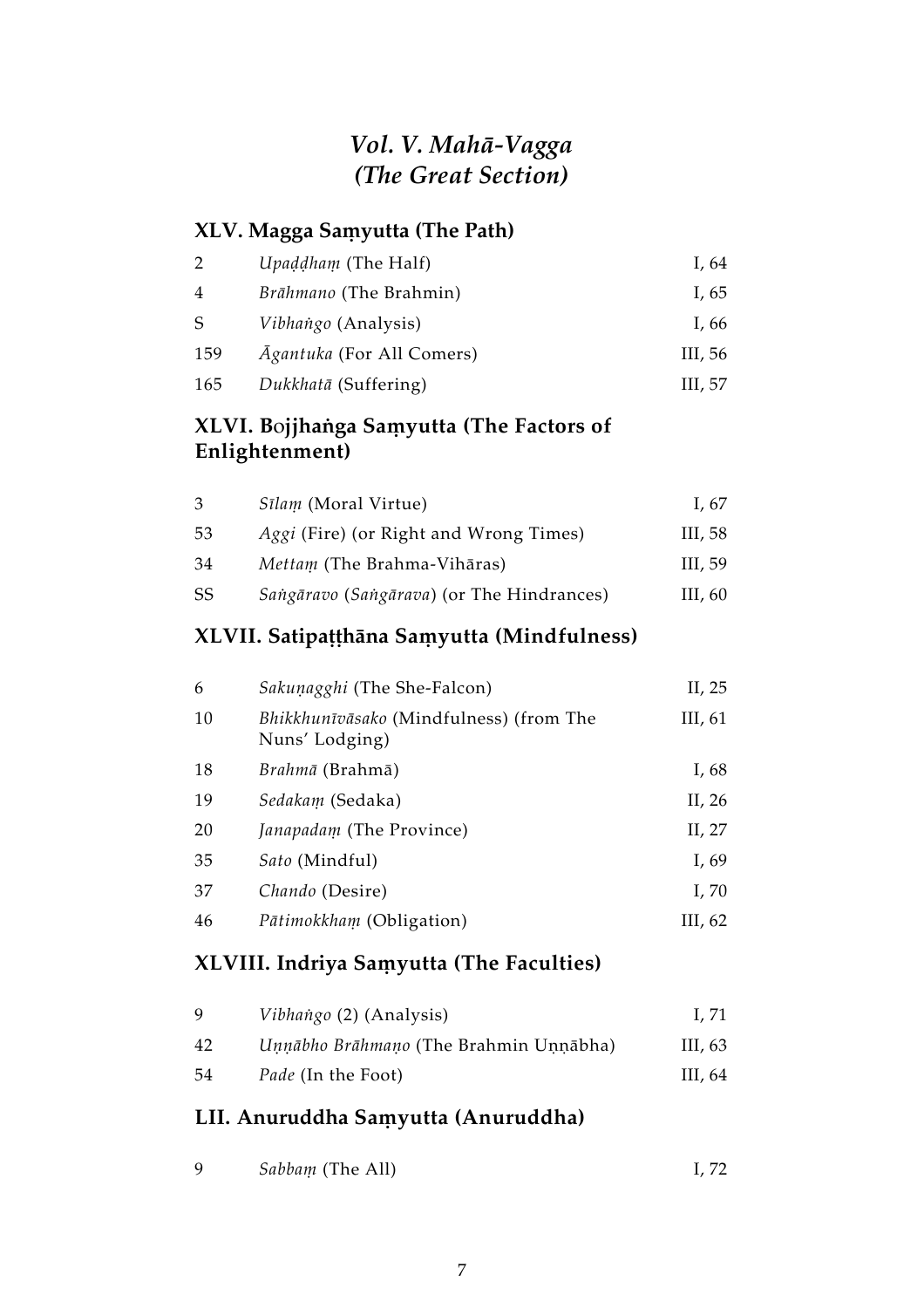# LV. Sotāpatti Samyutta (Stream-Winners)

| 1             | $R\bar{a}j\bar{a}$ (The King)                   | I, 73   |
|---------------|-------------------------------------------------|---------|
| 16            | Mittenāmacca (1) (Friends and<br>Acquaintances) | I. 74   |
| 24            | Sarakāni (I) (Sarakāni Who Took to Drink)       | III, 65 |
| <sub>S1</sub> | Sagāthakam (With Verses)                        | I, 75   |
|               |                                                 |         |

# LVI. Sacca Saṃyutta (The [Four Noble] Truths)

| 9  | Viggāhikā (Wordy Warfare)               | III, 66 |
|----|-----------------------------------------|---------|
| 13 | Khandhā (Aggregates)                    | I, 76   |
| 22 | $Viji\bar{a}$ (2) (Knowledge)           | III, 66 |
| 31 | Simsapa (The Simsapa Leaves)            | III, 67 |
| 35 | Sattisatam (A Hundred Spears)           | I, 77   |
| 38 | Suriyūpama (2) (The Parable of the Sun) | I, 78   |